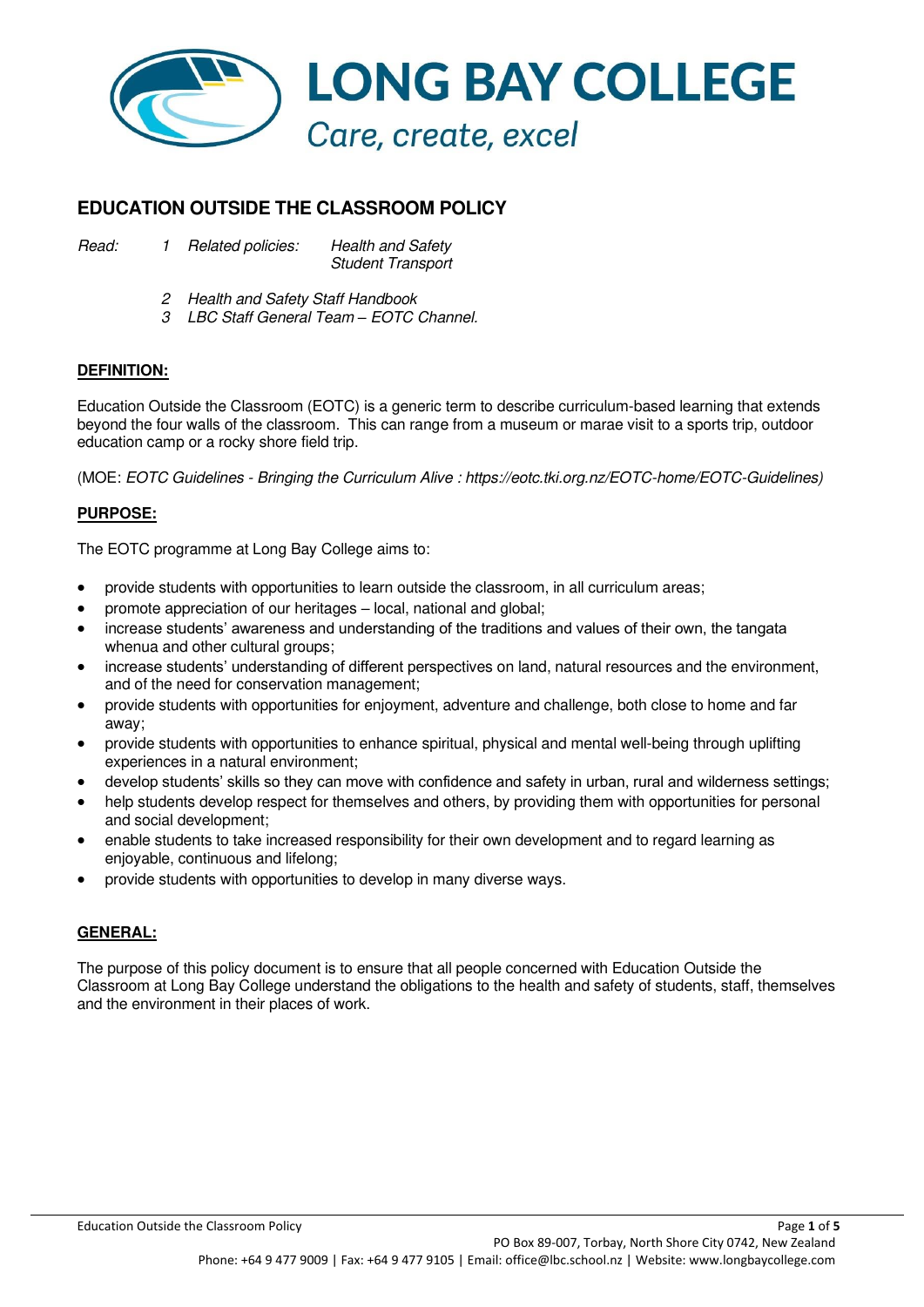### **POLICY GOAL:**

It is recognised that safe and quality learning experiences are intrinsic to the teaching and learning process. Lessons and programmes should be based on the educational needs of students and the community, in conjunction with curriculum statements. All EOTC activities should, therefore, be appropriate to these needs and based on sound teaching and learning practices. Alongside these needs is the potential for loss if programmes are not effectively managed. The degree of risk inherent in many EOTC activities makes effective safety precautions necessary.

# **GUIDELINES FOR ALL EOTC ACTIVITIES:**

#### **Responsibilities:**

The Board is responsible for the actions of staff, outside instructors or volunteers involved in EOTC.

All such persons will be selected on the basis of their skills, experience and qualifications relevant to the activities proposed.

Where training is required to ensure an appropriate skills or qualifications base, this will be accessed and funded by the Board.

All reasonable precautions are to be taken to minimise the risk to students, staff and others and to ensure that all receive the appropriate standard of care. This will involve the identifying, assessing, minimising and managing of risks according to sound professional practice.

Staff will be fully briefed about the risk management procedures for each EOTC activity. The activities will be appropriate for the group of students, and supervision will be appropriate.

Parents must be fully informed about EOTC programmes in the college. The written consent of parents must be obtained for all EOTC activities and parents must be informed of the nature of the activities.

Students with special needs will be included in all EOTC programmes where their safety can be assured.

The Deputy Principal will be responsible for the implementation of the Quality Management and Safety systems.

In consultation with the Principal, the Deputy Principal reserves the right to exclude any persons from involvement in any activities.

All Overseas Trips, overnight trips or trips longer than four days must be approved by the Board of Trustees. Organisers will obtain the approval of the Board of Trustees for any overnight trip. The Board of Trustees is to be notified at least eight months in advance for overseas trips and eight weeks in advance for overnight trips.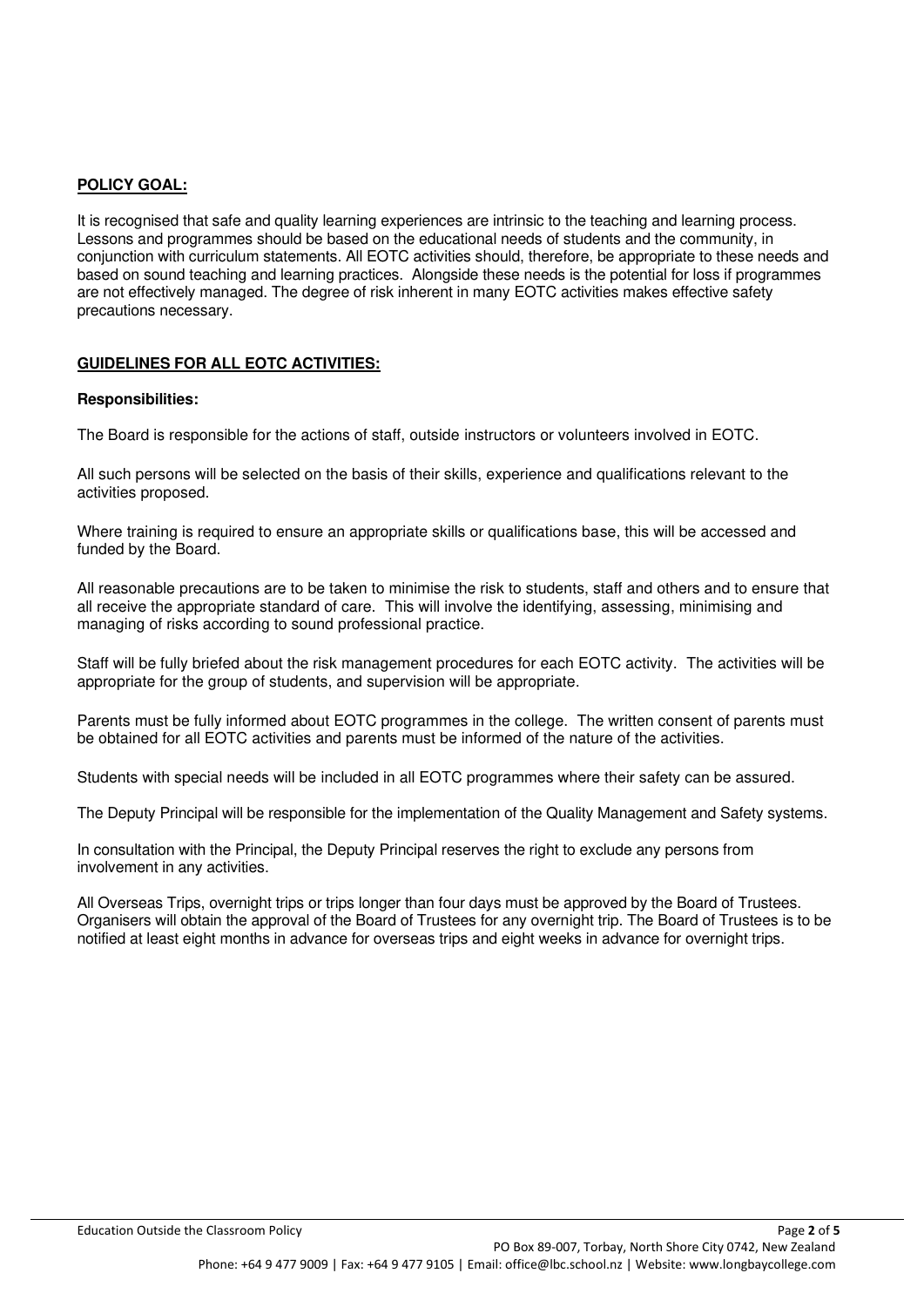#### **Planning:**

All EOTC programmes are to be planned according to the procedures as stated in the Long Bay College EOTC Handbook located in LBC Staff General Team – EOTC Channel.

All activities involving students leaving the school during normal class time shall be relevant to the College curriculum and co-curriculum programme.

The Teacher in Charge of the activity shall negotiate with the Deputy Principal and Head of Faculty or Director of Sport regarding timing, appropriateness and supervision.

No EOTC activity is to proceed unless the appropriate school trip forms, as specified in the EOTC Handbook, are correct, complete and final approval given by the Deputy Principal.



#### **EOTC PROCESS CHART**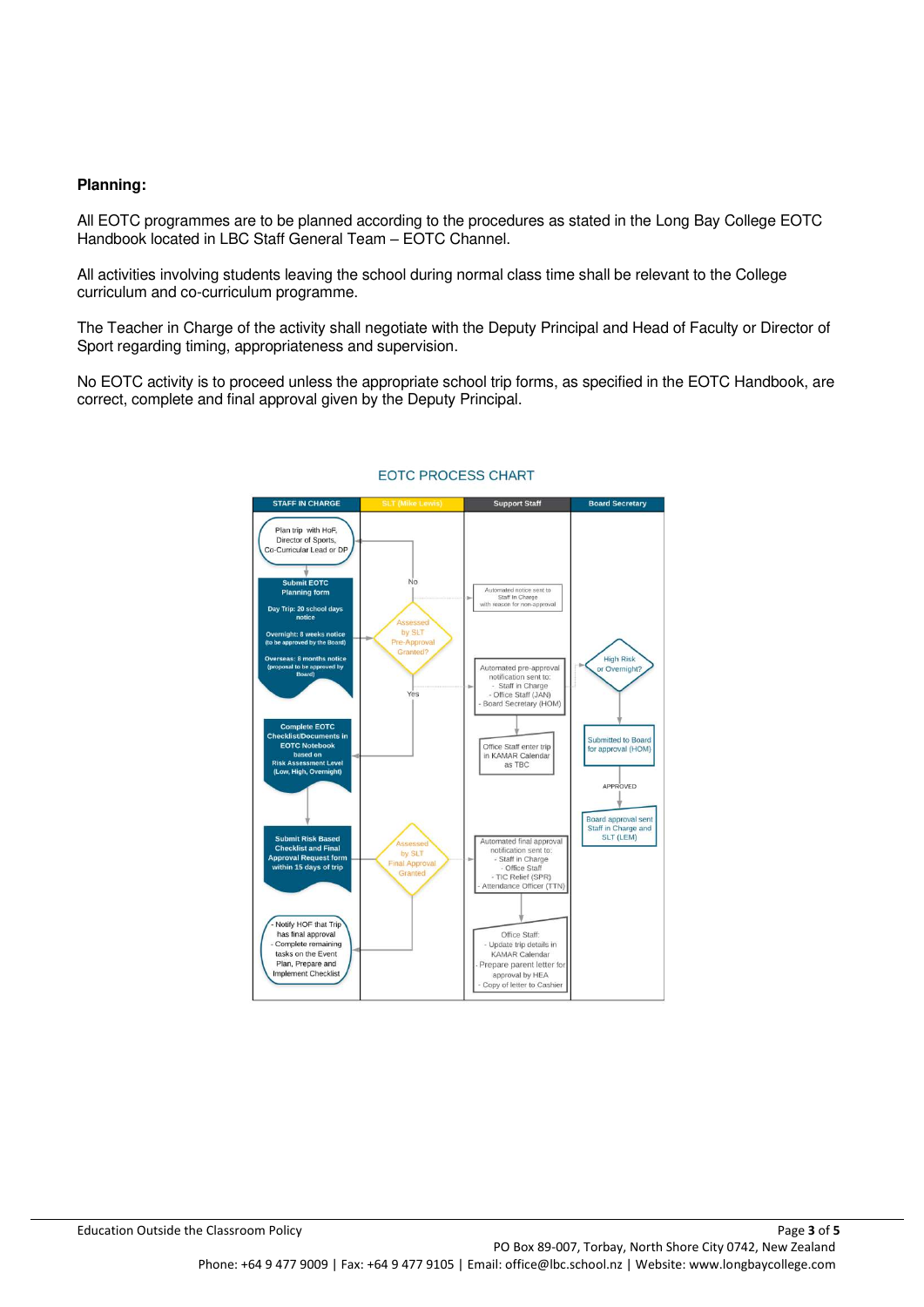#### **Safety:**

All parents or guardians of students have to have completed the appropriate permission and medical declaration forms and given these to the Teacher in Charge before participating in any EOTC activities.

Staff must be aware of medical conditions that exist within a group of students and have taken steps to ensure that those who need medication have it available.

All equipment bought for higher risk activities must comply with minimum safety standards for each activity as stated in the most up to date EOTC guidelines published and available on http://eotc.tki.org.nz/EOTC-home. Teachers in Charge must be familiar with the appropriate safety policies. Instructors must hold appropriate qualifications which must be sighted by the organising teacher.

The College encourages staff to gain and maintain appropriate skills and qualifications.

Guidelines for safe practices will be those determined by the appropriate industry standards/sporting organisations/or current Ministry of Education Guidelines available on http://eotc.tki.org.nz/EOTC-home. Teachers in Charge must be familiar with the appropriate safety protocols and procedures for all EOTC activities undertaken. The only off-site venues to be used are those which are selected on the basis that they are considered safe and suitable for the activity.

EOTC leaders are to report immediately to the Deputy Principal – EOTC and/or Principal any serious misadventure or behaviour that is cause for concern.

All accidents or incidents will be recorded in the Accident Register and the Health and Safety Committee will analyse for trends which may indicate unsafe practices requiring changes in policy or operational procedures on an annual basis.

### **Behaviour:**

Long Bay College rules and Codes of Behaviour shall apply in relation to all activities outside the classroom. This applies to students, staff and supervising adults.